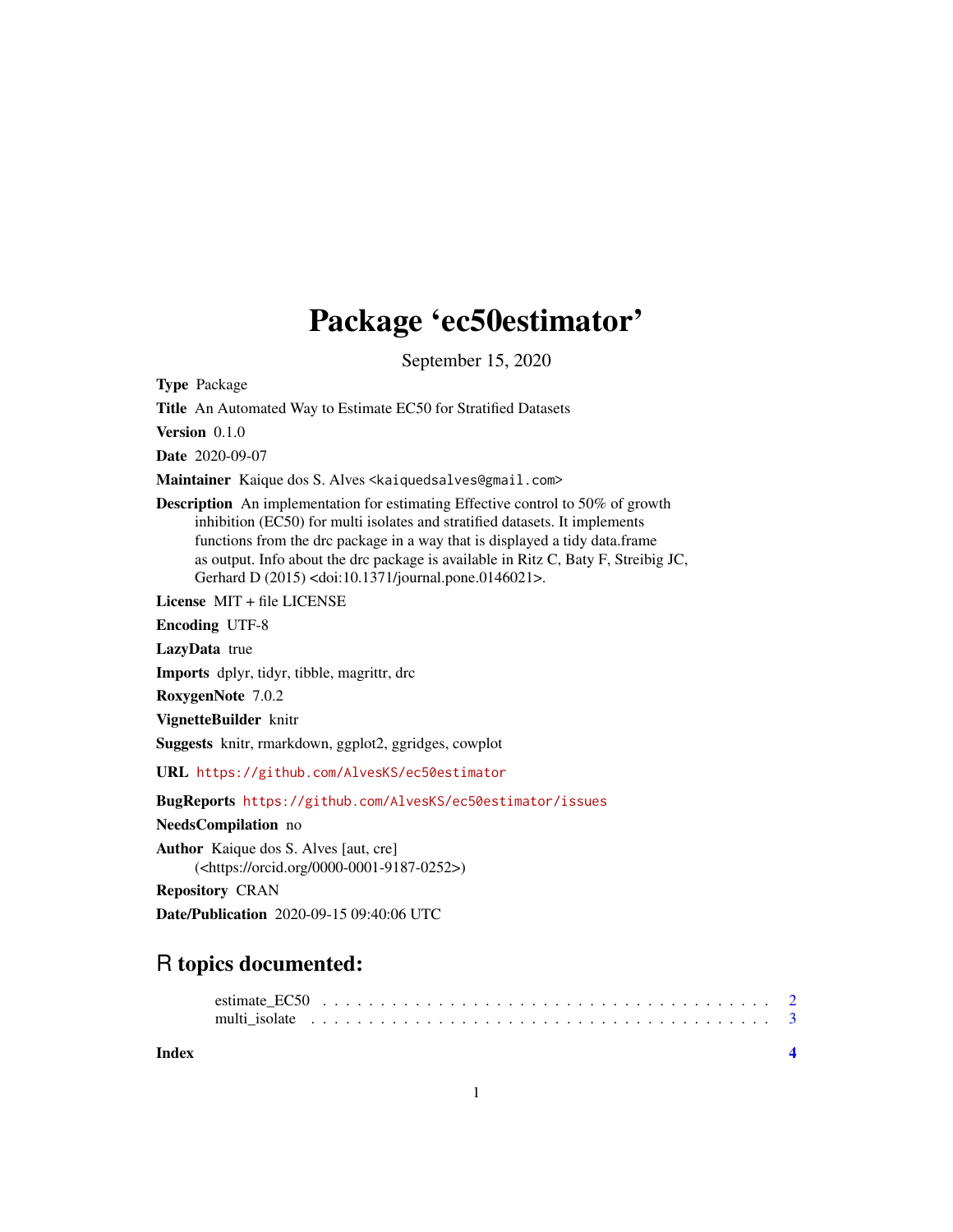<span id="page-1-0"></span>

#### Description

Estimate Efective dose (EC50) for multi isolate stratified data set.

#### Usage

```
estimate_EC50(formula, data, EC_lvl = 50, isolate_col,
strata_col = NULL,
fct,interval = c("none", "delta", "fls", "tfls"))
```
#### Arguments

| formula     | An object of class "formula.(e.g. growth $\sim$ dose")                                                                                                                                                                          |
|-------------|---------------------------------------------------------------------------------------------------------------------------------------------------------------------------------------------------------------------------------|
| data        | A data. frame in which the dose-response data is in                                                                                                                                                                             |
| EC lvl      | Define the EC level. Default is 50                                                                                                                                                                                              |
| isolate_col | indicate the isolate colunm. Indicate the name inside "". (e.g. "isolates")                                                                                                                                                     |
| strata_col  | indicate the strata colunms. If there are more then one colunms, indicate as a<br>vector (e.g. c("region", "field"))                                                                                                            |
| fct         | A list with three or more elements specifying the non-linear function. Please,<br>inform the model function with the $\therefore$ operator to inform the drc package (e.g.<br>$\text{drc}$ ::LL.4()). For more info, see "drm". |
| interval    | A character string specifying the type of confidence intervals to be supplied. For<br>more information see "ED"                                                                                                                 |

#### Examples

```
# Load data
data(multi_isolate)
df_ec50 = estimate_EC50(growth~dose,
                       data =multi_isolate,
                       isolate_col = "isolate",
                       strata_col = c("field","fungicida"),
                        interval = "delta",
                       fct = drc::LL.3()
```
head(df\_ec50)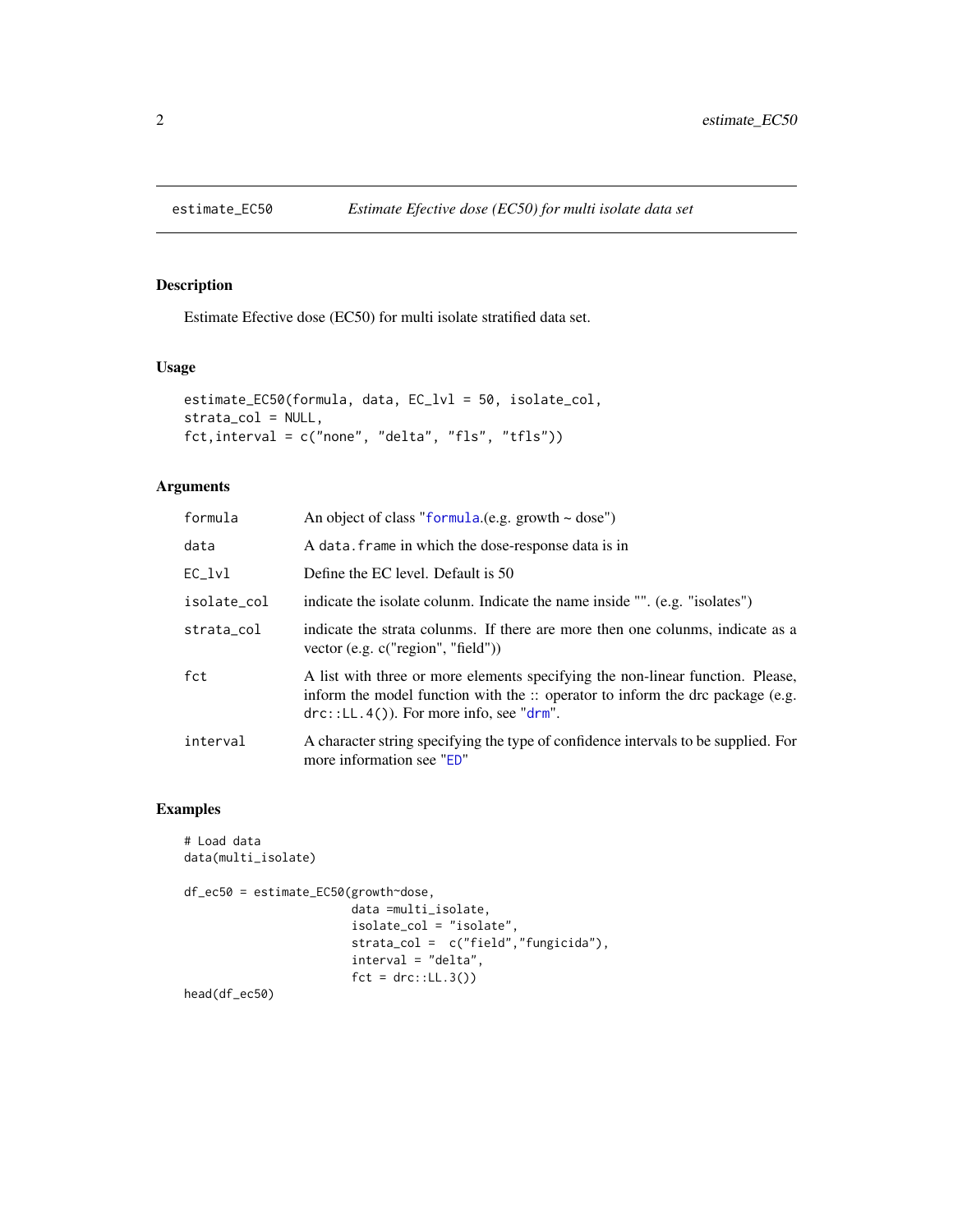<span id="page-2-0"></span>multi\_isolate *Multi isolate dataset*

#### Description

Dataset containing simulated data of mycelial growth under increasing fungicide doses for 50 fungal isolates, two types of field (conventional and organic), and two different fungicides.

#### Usage

```
data("multi_isolate")
```
#### Format

A data frame with 3500 observations on the following 5 variables.

isolate a numeric vector field a factor with levels Conventional Organic fungicida a factor with levels Fungicide A Fungicide B dose a numeric vector growth a numeric vector

#### Examples

data(multi\_isolate) ## maybe str(multi\_isolate) ; plot(multi\_isolate) ...